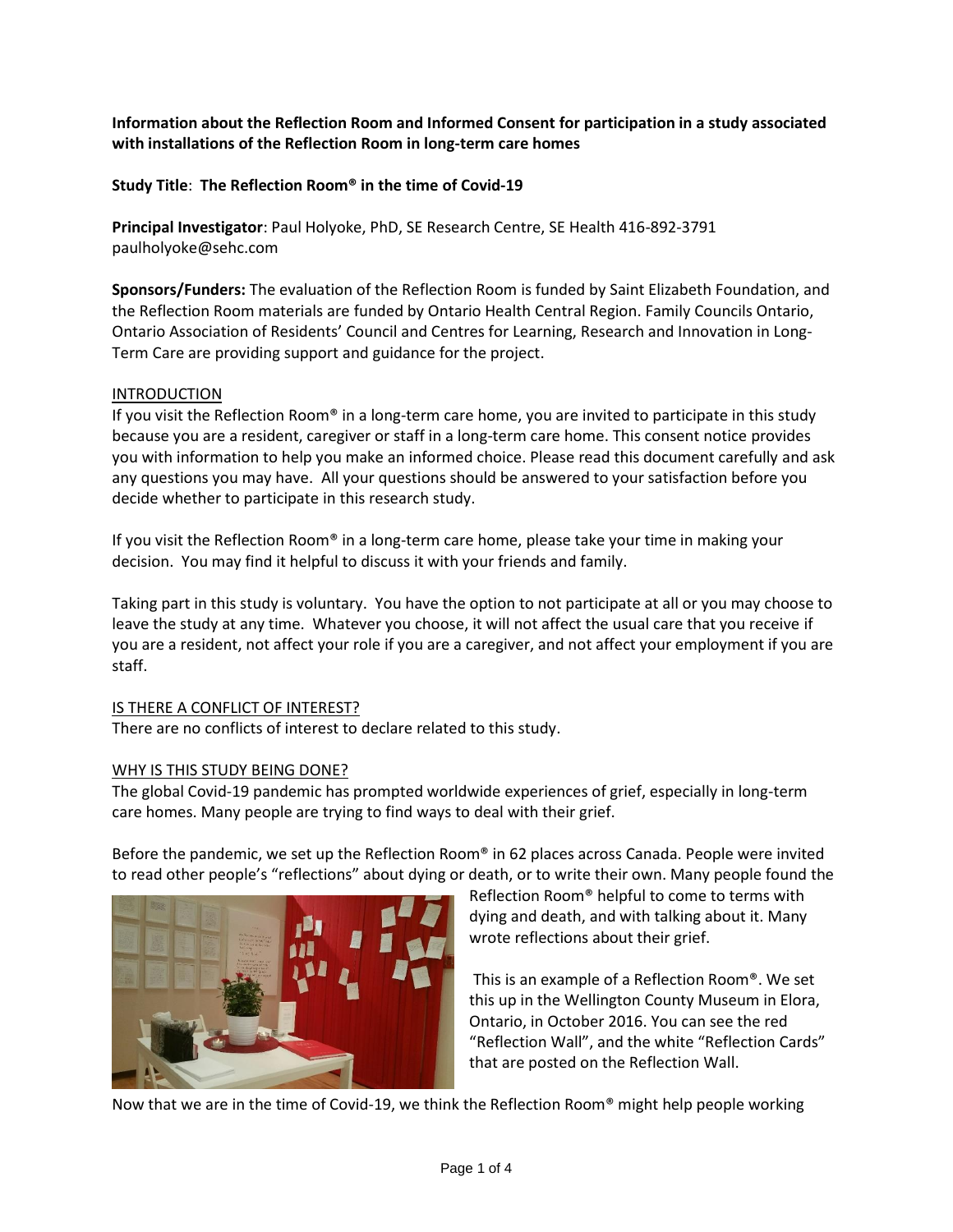through their grief. We want to see if the Reflection Room® does do that, and if it does, how we might bring the Reflection Room® to other people.

#### HOW MANY PEOPLE WILL TAKE PART IN THIS STUDY?

We will be inviting residents, essential caregivers and staff in long-term care homes in Ontario and Alberta to take part in this study. We have no specific target number of people who will take part.

This study should take 6 months to complete and the results should be known in about 9 months.

# WHAT WILL HAPPEN DURING THIS STUDY?

You are invited to enter the Reflection Room® in a long-term care home and read the reflections of other people about their experiences. If you wish, you can write your own reflection about your experiences or thoughts about what has happened during the Covid-19 pandemic. If you do write something on a Reflection Card, you can pin the Card on the "Reflection Wall", or you can take the Card away with you.

Alternatively, you are invited to review thereflectionroom.ca. and read the reflections of other people about their experiences. If you wish, you can write your own reflection about your experiences or thoughts about what has happened during the Covid-19 pandemic.

If you visit the Reflection Room® in a long-term care home, you will also be invited to answer a short questionnaire asking what you think of the Reflection Room®. The questionnaire should take a few minutes to fill in, but you don't have to answer it if you don't want to.

About a month after the Reflection Room® is in place in a long-term care home, the researchers will collect all the Reflection Cards collected there and the questionnaires. They will analyze the kinds of reflections you and others write, and the answers in all the questionnaires from all the long-term care homes with Reflection Rooms®.

#### HOW LONG WILL PARTICIPANTS BE IN THE STUDY?

You can take as long as you want in the Reflection Room® and you can visit as many times as you want.

# CAN PARTICIPANTS CHOOSE TO LEAVE THE STUDY?

If you visit the Reflection Room® in a long-term care home, you can choose to end your participation in this research (called withdrawal) at any time that the Reflection Room® is in your long-term care home without having to provide a reason. If you choose to withdraw from the study, you can take any Reflection Card you have written off the Reflection Wall.

Because the questionnaires are anonymous, you would not be able to withdraw your questionnaire, and your questionnaire will be used by the researchers for the purposes of the study.

#### WHAT ARE THE RISKS OR HARMS OF PARTICIPATING IN THIS STUDY?

There are no medical risks to you from participating in this study, but because it is focusing on the experiences you and others have had during the Covid-19, taking part in this study may make you feel uncomfortable.

#### WHAT ARE THE BENEFITS OF PARTICIPATING IN THIS STUDY?

If you visit the Reflection Room® in a long-term care home, the expected benefit from taking part in this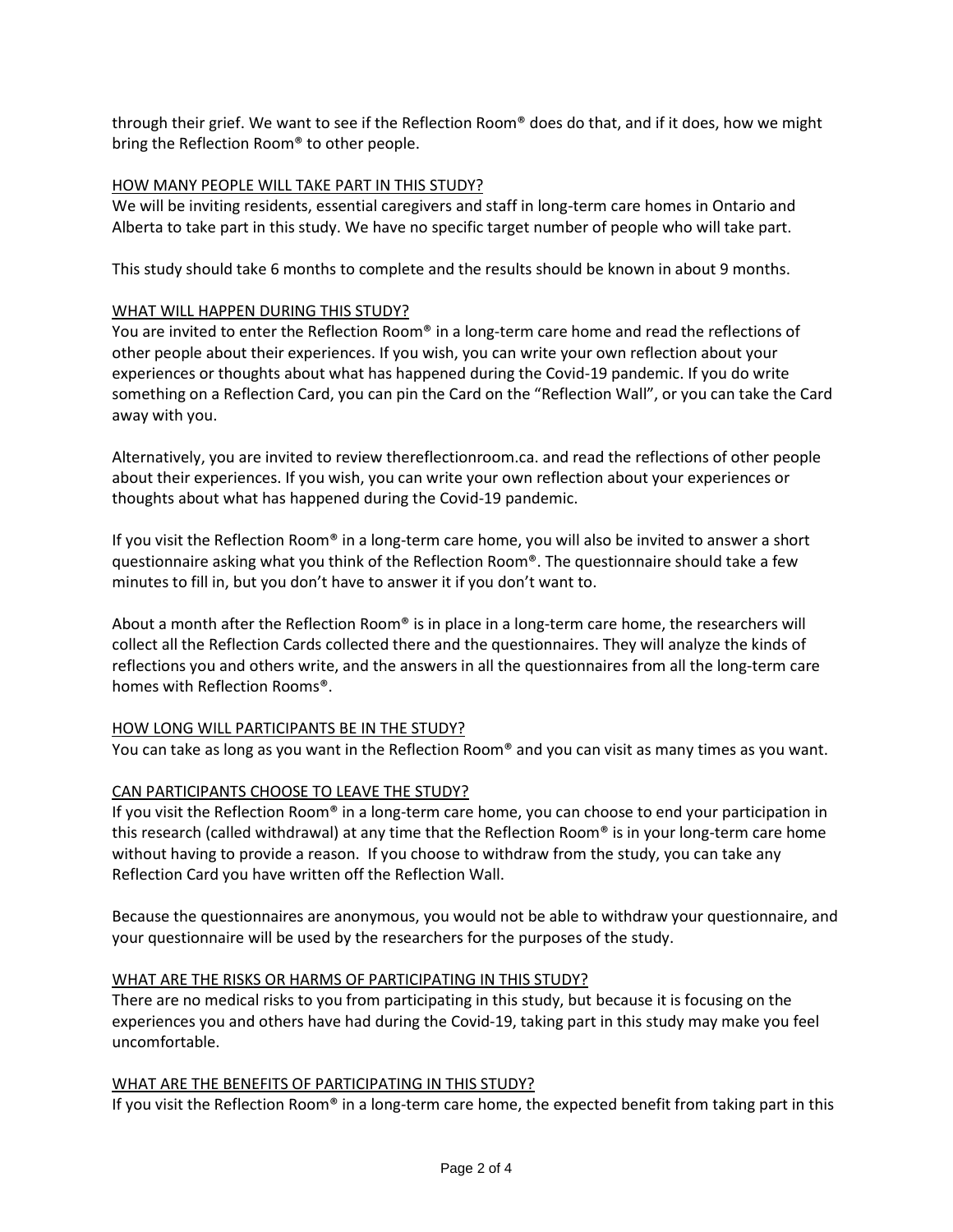study is that it may help you or others work through the grief from experiences during the Covid-19 pandemic. We hope the information learned from this study will help other people in the future.

#### HOW WILL PARTICIPANT INFORMATION BE KEPT CONFIDENTIAL?

If you decide to participate in this study in a long-term care home by writing a Reflection Card and putting it on the Reflection Wall, it will be available to be read by others. The research team will collect all the Reflection Cards and analyze them. In addition, all the Reflection Cards will be posted on the online version of the Reflection Room® - [www.TheReflectionRoom.ca.](http://www.thereflectionroom.ca/)

It is up to you to decide what you want to share on your Reflection Card. In Reflection Rooms in the past, most people have not included their names or names of other people on their Cards. You may wish not to put your name or the name of someone else on your Reflection Card, but that is up to you.

If you choose to participate in thereflectionroom.ca by leaving a reflection, it will be posted to thereflectionroom.ca.

WHAT IS THE COST TO PARTICIPANTS? No cost.

# ARE STUDY PARTICIPANTS PAID TO BE IN THIS STUDY? No.

# WHAT ARE THE RIGHTS OF PARTICIPANTS IN A RESEARCH STUDY?

If you participate in the Reflection Room® study in a long-term care home, you have the right to be informed of the results of this study once the entire study is complete. We will provide a summary of results to your long-term care home for distribution, and if you would like your own copy, you can contact the research team a[t research@sehc.com](mailto:research@sehc.com) and we will send it to you.

If you visit the Reflection Room® in a long-term care home, by entering the Reflection Room® and writing and putting a Reflection Card on the Reflection Wall and/or filling in a questionnaire, you do not give up any of your legal rights against the researcher, sponsors or involved institutions for compensation, nor does this form relieve the researcher, sponsors or their agents of their legal and professional responsibilities.

#### CONSENT

If you write a Reflection Card and post it on the Reflection Wall in a long-term care home or fill in a questionnaire, you will be considered to have agreed to the following statements:

- All of my questions have been answered
- I understand the information within this informed consent notice
- For any Reflection Card I have posted on the Reflection Wall, I allow the research team to collect, analyze and post it on [www.TheReflectionRoom.ca](http://www.thereflectionroom.ca/)
- I allow the research team to collect and analyze any questionnaire I fill in
- I do not give up any of my legal rights by writing and posting a Reflection Card or filling in a questionnaire
- I agree, or agree to allow the person I am responsible for, to take part in this study.